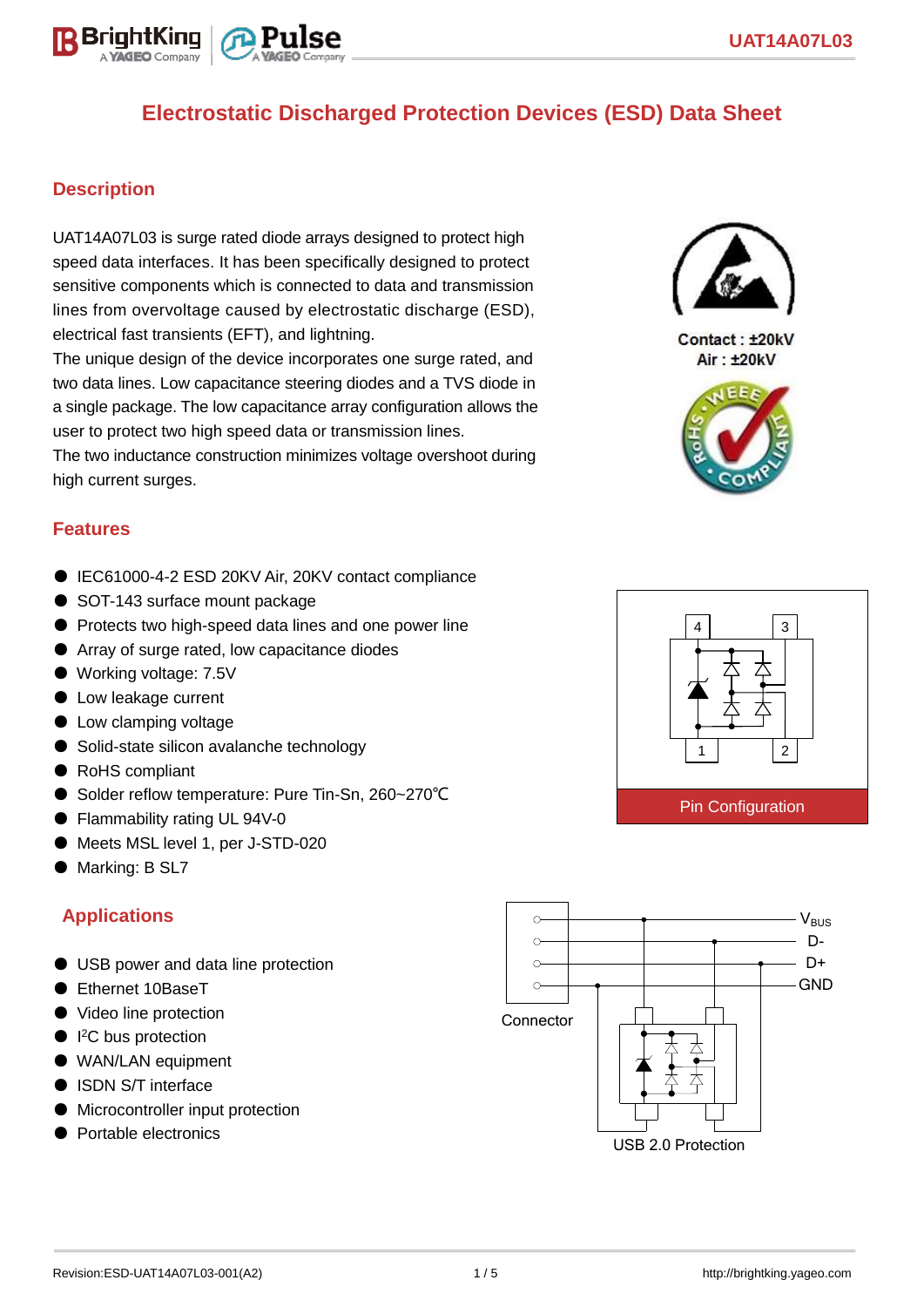

# **Maximum Ratings**

| Rating                                | Symbol                                                    | Value    | Unit   |  |
|---------------------------------------|-----------------------------------------------------------|----------|--------|--|
| ESD voltage (Contact discharge)       |                                                           | ±20      | kV     |  |
| ESD voltage (Air discharge)           | <b>VESD</b>                                               | ±20      |        |  |
| Storage & operating temperature range | $\mathsf{T}_{\texttt{STG}}\,,\!\mathsf{T}_{\texttt{J}}\,$ | -55~+150 | $\sim$ |  |

# **Electrical Characteristics (TJ=25**℃**)**

| Parameter                              | Symbol                  | Condition                                      | Min. | Typ. | Max. | <b>Unit</b> |
|----------------------------------------|-------------------------|------------------------------------------------|------|------|------|-------------|
| Reverse stand-off voltage              | <b>V</b> <sub>RWM</sub> |                                                |      |      | 7.5  | V           |
| Reverse breakdown voltage              | $V_{BR}$                | $I_{BR}$ =1mA                                  | 9.5  |      |      | V           |
| Reverse leakage current                | <sup>I</sup> R          | $V_R = 7.5V$                                   |      |      | 1    | μA          |
| Clamping voltage ( $tp = 8/20 \mu s$ ) | $V_C$                   | $I_{PP}=1A$                                    |      |      | 20   | $\vee$      |
| Clamping voltage ( $tp = 8/20 \mu s$ ) | $V_{\rm C}$             | $I_{PP} = 2A$                                  |      |      | 30   |             |
| Peak pulse current (tp=8/20µs)         | $_{\rm lPP}$            |                                                |      |      | 2    | A           |
| Off state junction capacitance         | $C_J$                   | $0$ Vdc, f=1MHz<br>Between I/O<br>pins and GND |      | 0.8  |      | pF          |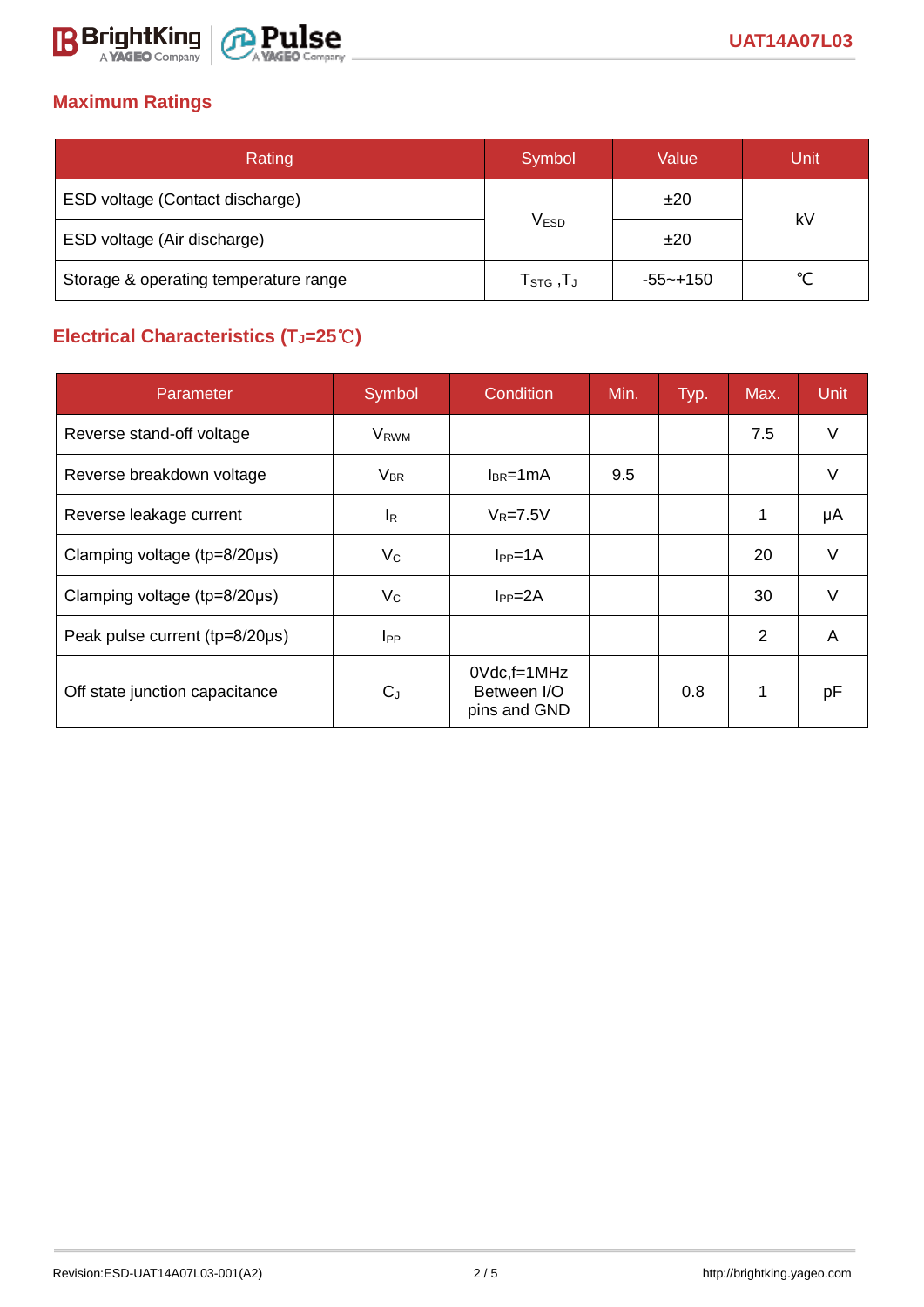

## **ESD Protection Standards**

#### **IEC61000-4-2**

Interfaces of consumer electronic equipment are widely specified according to the International Electrotechnical Commission standard IEC61000-4-2. This standard is not targeted towards particular devices but towards general equipment, systems and subsystems that may be involved in electrostatic discharge. consists of a 150pF capacitor and a 330Ω series resistor representing the counterpart to the Device Under Test (DUT).



#### **Human Body Model (HBM, MIL-883E method 3015.7)**

The HBM standard simulates an ESD surge generated by human contact to electronic components.

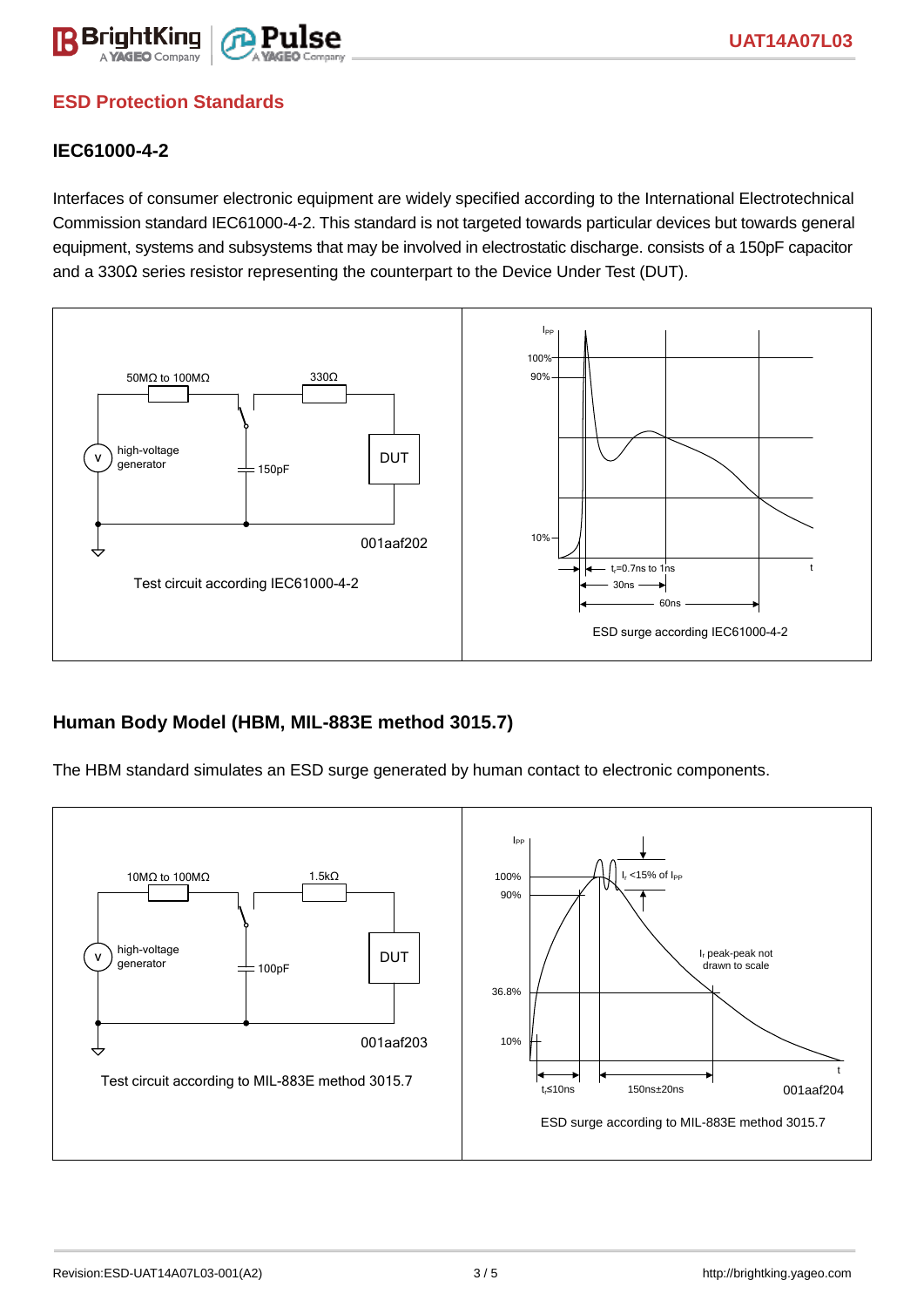

# **Recommended Soldering Conditions**